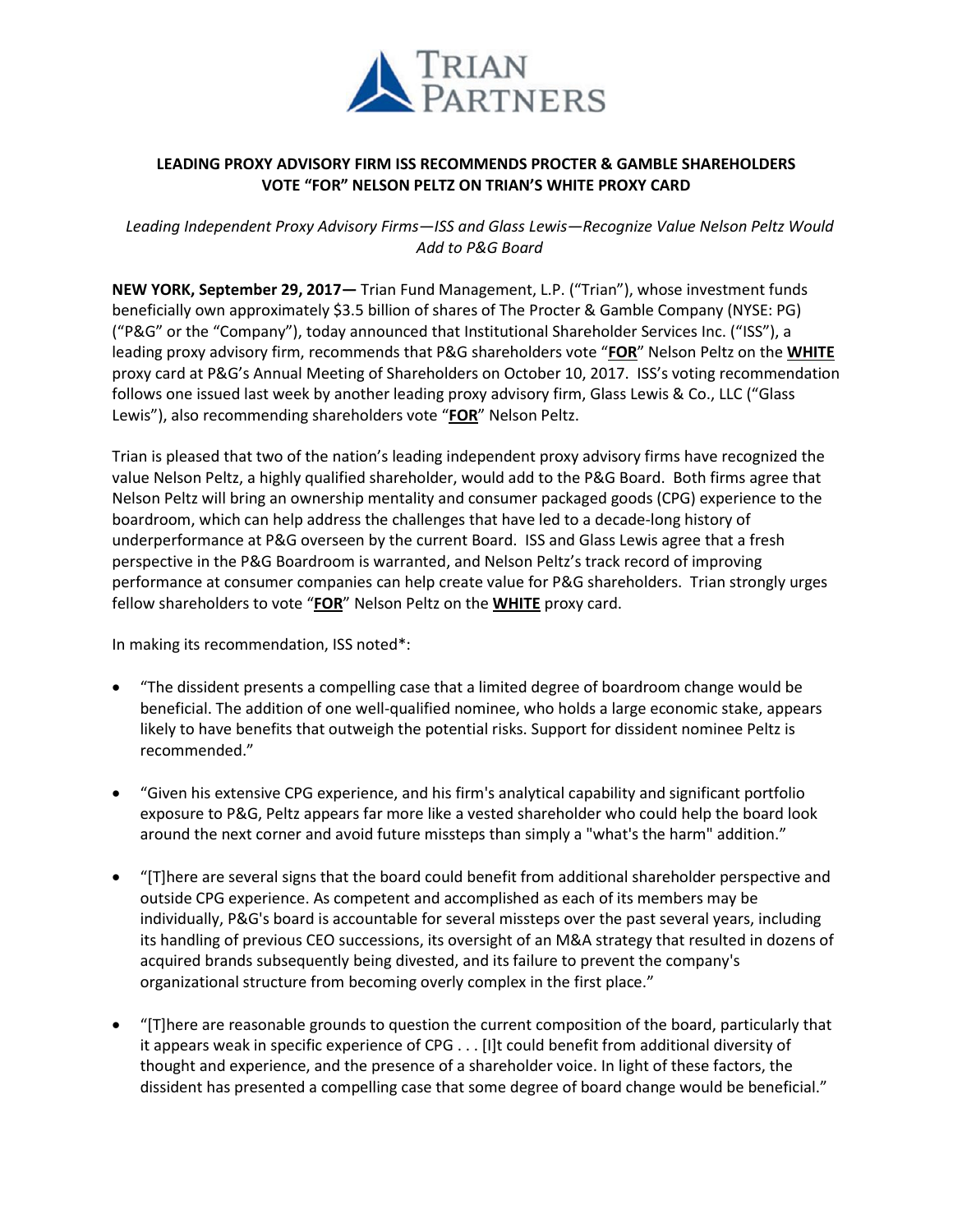"[A]lthough the company has spent considerable time and effort downplaying Trian's performance, many of the dissident's investments have in fact yielded positive long-term results. Here, some of the company's tactics, such as comparing its returns from Nov. 1, 2015 (David Taylor's start date) through Sept. 6, 2017, to the returns of companies where Peltz serves as a director - and using a market-cap weighted average of Trian's investments - come across as disingenuous."

Trian urges P&G shareholders to follow the recommendations of both ISS and Glass Lewis to vote "**FOR**" Nelson Peltz on the **WHITE** proxy card.

As the annual meeting is less than two weeks away, it is important for shareholders to vote "**FOR**" Nelson Peltz on the **WHITE** card TODAY. Every vote is important. P&G shareholders who have questions about how to vote their shares may contact:

> INNISFREE M&A INCORPORATED Call Toll-Free (877) 750-8338 (from the U.S. and Canada) Or (412) 232-3651 (from other locations)

\* Trian has neither sought nor obtained consent from any third party to use previously published information in this press release.

## **About Trian Fund Management, L.P.**

Founded in 2005 by Nelson Peltz, Ed Garden and Peter May, Trian Fund Management, L.P. is a highly engaged shareowner that seeks to invest in high quality but undervalued and underperforming public companies and to work collaboratively with management teams and boards of those companies to execute operational and strategic initiatives designed to drive long-term sustainable earnings growth for the benefit of all stakeholders.

The views expressed in this press release represent the opinions of Trian Fund Management, L.P. ("Trian") and certain of the funds and investment vehicles it manages (collectively, Trian with such funds, "Trian Partners"), and are based on publicly available information with respect to The Procter & Gamble Company (the "Company"). Trian Partners recognizes that there may be confidential information in the possession of the Company that could lead it to disagree with Trian Partners' conclusions. Trian Partners reserves the right to change any of its opinions expressed herein at any time as it deems appropriate and disclaims any obligation to notify the market or any other party of such change. Trian Partners disclaims any obligation to update the information or opinions contained in this press release.

Certain financial projections and statements made herein have been derived or obtained from filings made with the Securities and Exchange Commission ("SEC") or other regulatory authorities and from other third party reports. Neither Trian Partners nor any of its affiliates shall be responsible or have any liability for any misinformation contained in any third party SEC or other regulatory filing or third party report. Nothing in this press release is intended to be a prediction of the future trading price or market value of securities of the Company. There is no assurance or guarantee with respect to the prices at which any securities of the Company will trade, and such securities may not trade at prices that may be implied herein.